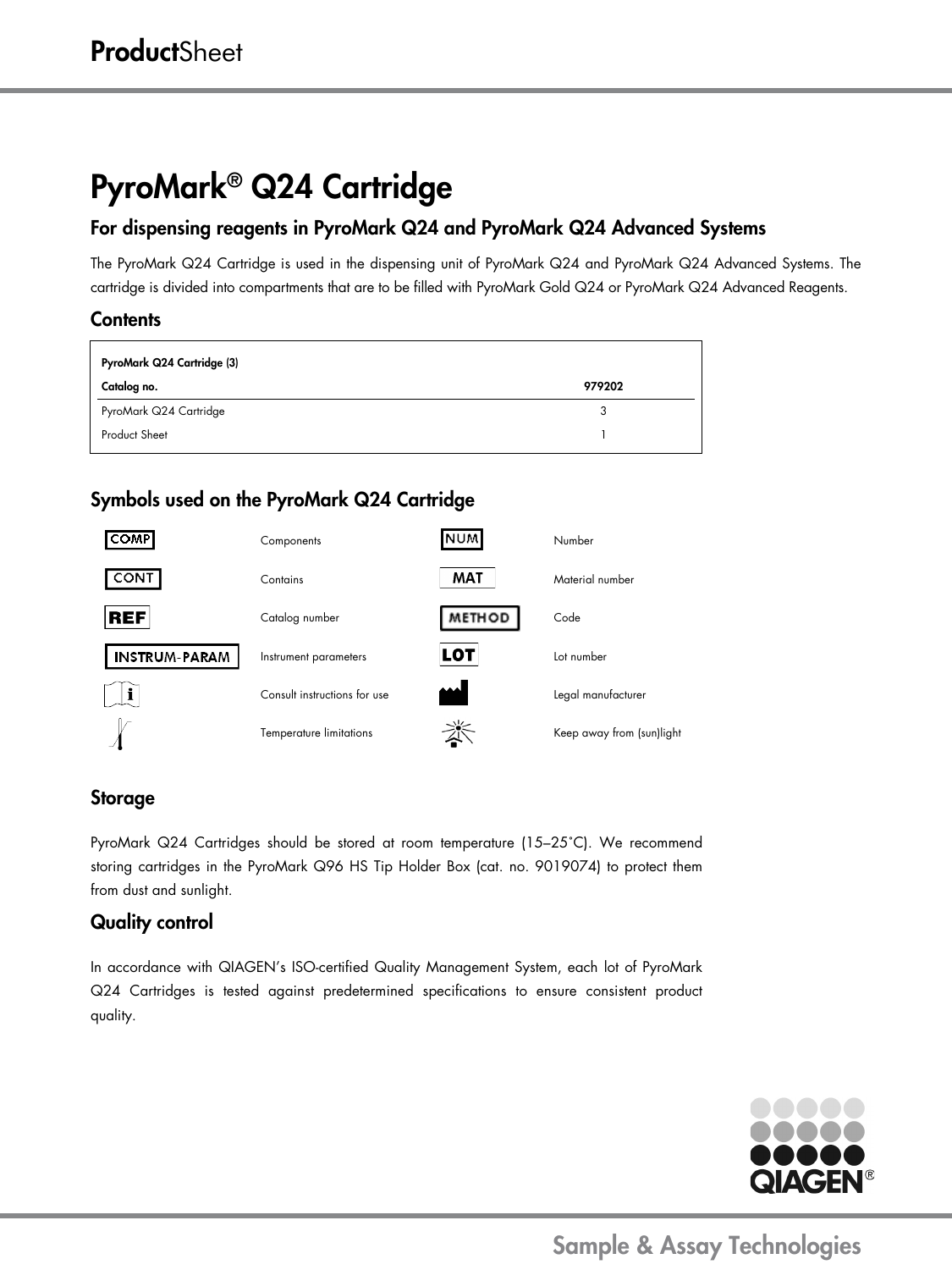### Safety information

When working with chemicals, always wear a suitable lab coat, disposable gloves, and protective goggles. For more information, please consult the appropriate safety data sheets (SDSs). These are available online in convenient and compact PDF format at [www.qiagen.com/safety](http://www.qiagen.com/safety) where you can find, view, and print the SDS for each QIAGEN kit and kit component.



WARNING: Sharp needles

Do not touch the needles at the bottom of the reagent cartridge.

## 24-hour emergency information

Chemical emergency or accident assistance is available 24 hours a day from: CHEMTREC USA & Canada: 1-800-424-9300 Outside USA & Canada: +1-703-527-3887 (collect calls accepted)

#### Important points before starting

- PyroMark Q24 Cartridges must be handled with care to avoid personal injury and damage to the needles.
- Handled correctly, a PyroMark Q24 Cartridge retains accuracy for a total of 30 runs.
- For protection, PyroMark Q24 Cartridges are shipped with needles capped. Remove the cap before using the cartridge for the first time. We do not recommend recapping the needles since replacing and removing the cap may damage the needles.
- We recommend cleaning the PyroMark Q24 Cartridge before using it for the first time, and also if it has not been used in 4 weeks or longer, to remove any particles that may have accumulated.

#### Equipment and reagents to be supplied by user

- PyroMark Q24<sup>[\\*](#page-1-0)</sup> or PyroMark 24 Advanced System<sup>\*</sup>
- $\blacksquare$  High-purity water (Milli-Q® 18.2 MΩ x cm or equivalent)
- **Lint-free tissue**
- PyroMark Q96 HS Tip Holder Box (cat. no. 9019074)

#### Filling the PyroMark Q24 Cartridge

- 1. Allow reagents and cartridge to reach ambient temperature (20–25°C).
- 2. Reconstitute the Enzyme and Substrate Mixtures, as described in the *PyroMark Gold Q24 Reagents Handbook* or *PyroMark Q24 Advanced Reagents Handbook.*
- 3. Position the PyroMark Q24 Cartridge with the label facing you.

<span id="page-1-0"></span><sup>\*</sup> Ensure that the instrument has been checked and calibrated according to QIAGEN's recommendations.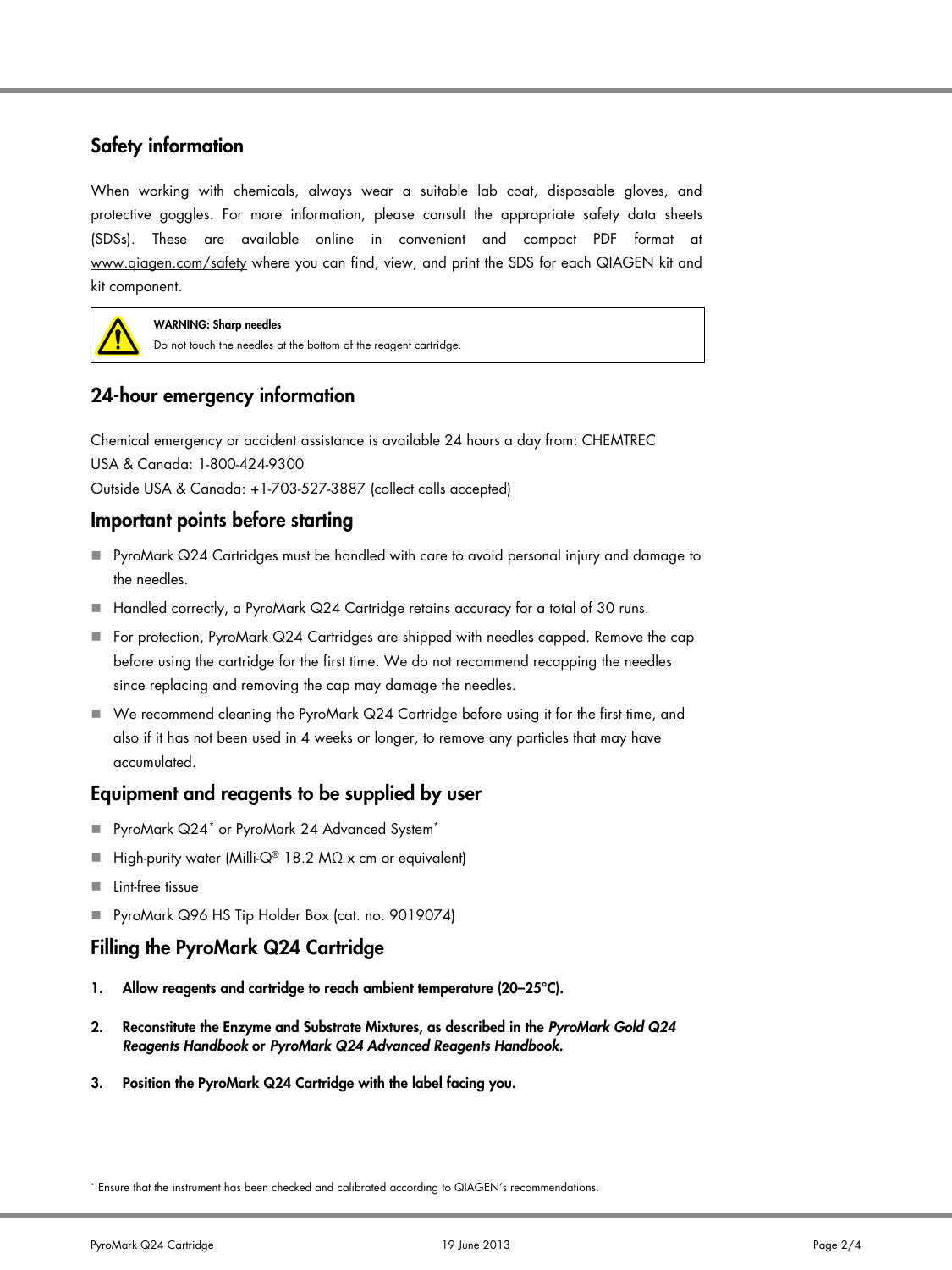#### 4. Pipet the reagents into the PyroMark Q24 Cartridge according to Figure 1.

Make sure that no air bubbles are transferred from the pipet to the cartridge. Note: If pipetting small volumes of reagents into the cartridge (e.g., below 50 µl per well) make sure that all liquid is collected at the bottom of the cartridge. For example, this can be accomplished by gently tapping the cartridge several times on a smooth work bench. Important: Avoid tapping the cartridge too hard or on uneven surfaces, as this can damage the needles. Alternatively, the volume of liquid used can be increased.



Figure 1. Illustration of the PyroMark Q24 Cartridge seen from above. Add enzyme mixture (E), substrate mixture (S), and nucleotides (A, T, C, G) according to the volume information given in the Pre Run information report, found in the "Tools" menu at run setup.

## Starting a Pyrosequencing® run

1. Choose the instrument method that corresponds to the cartridge to be used. See the *PyroMark Q24 User Manual* or *PyroMark Q24 Advanced User Manual* for detailed instructions.

Note: The method number printed on the cartridge label corresponds to specific settings provided at [www.qiagen.com/PyroMarkInstrumentMethods.](http://www.qiagen.com/PyroMarkInstrumentMethods)

- 2. Before placing the filled reagent cartridge into the PyroMark instrument, ensure that there is no liquid on the outside of the needles as this will result in dispensation of incorrect reagent volumes.
- 3. Place the cartridge and the PyroMark Q24 Plate with the samples to be analyzed into the PyroMark instrument and start the run (see the *PyroMark Q24 User Manual* or *PyroMark Q24 Advanced User Manual*).

#### Cleaning the PyroMark Q24 Cartridge

If the cartridge is to be reused, it must be cleaned immediately after use.

- 1. Discard solutions remaining in the PyroMark Q24 Cartridge.
- 2. Rinse the PyroMark Q24 Cartridge 4 times with high-purity water.
- 3. Spray the outside of the needles with high-purity water.
- 4. Check that the cartridge needles are not blocked or damaged. Completely fill the compartments with high-purity water. Hold the cartridge over a sink or beaker while pressing firmly on top of each compartment with a finger (wear powder-free gloves). A jet of water should come straight out of the tip of each needle.
- 5. If a needle is blocked, follow step 5a. If the jet of water comes out of a needle at an angle, instead of parallel to the direction of the needle, follow step 5b. If all needles are working properly, proceed to step 6.